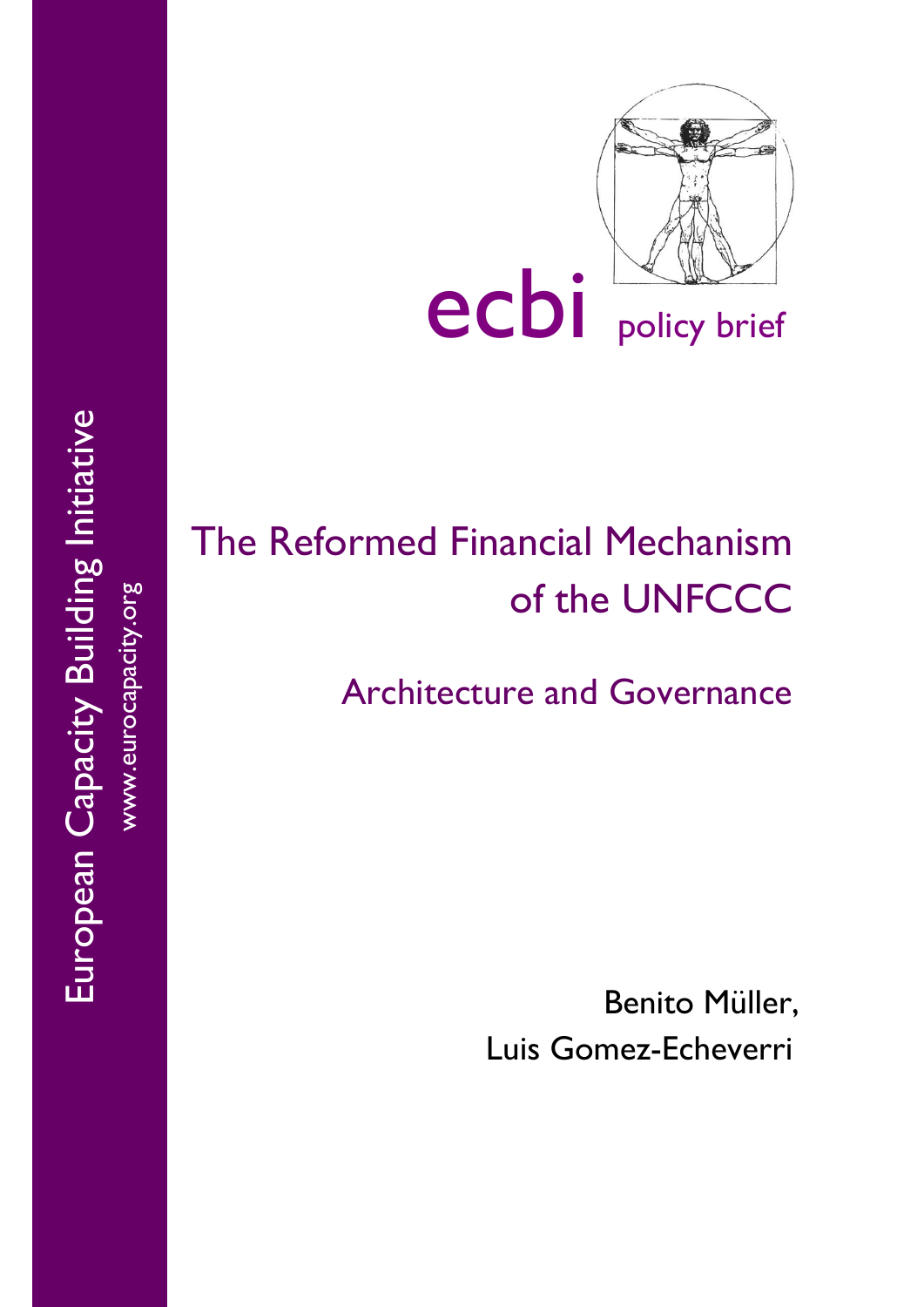The contents of this paper are the authors' sole responsibility. They do not necessarily represent the views of the European Capacity Building Initiative (ecbi) or any of its Members

All rights reserved. No part of this publication may be reproduced, stored in a retrieval system, or transmitted in any form or by any means, electronic, mechanical, photocopying, recording, or otherwise, without prior permission of the ecbi.

## **Acknowledgments:**

This work has been made possible through core funding support to the ecbi from the **Swedish International Development Cooperation Agency.**



This ecbi Policy Brief is the Summary for Policy Makers to a forthcoming background paper of the same name by the Oxford Institute for Energy Studies. The Brief is published together with a 'sister-brief' by the same authors on

*The Financial Mechanism of the UNFCCC***:** *A Brief History.*

## **About the authors:**

*Benito Müller* (corresponding author) is Director, Energy & Environment, Oxford Institute for Energy Studies, a Recognised Independent Centre of the University of Oxford. He is also Managing Director, Oxford Climate Policy, where he directs the European Capacity Building Initiative (ecbi).

benito.mueller@philosophy.ox.ac.uk

*Luis Gomez-Echeverri* is at IIASA (Laxenburg, Austria) with the Global Energy Assessment team, as well as advisor on climate change to several institutions and governments. He worked for close to 30 years with the UN, most of it with UNDP, where he established and was the first Director of the Environment Group, and with the UNFCCC, where he was Director of Implementation Programs and SBI coordinator.

> Contact: 57 Woodstock Road, Oxford, OX2 7FA, UK Phone +44 (0) 1865 889 128, Fax: +44 (0) 1865 310 527 e-mail: admn.ocp@gmail.com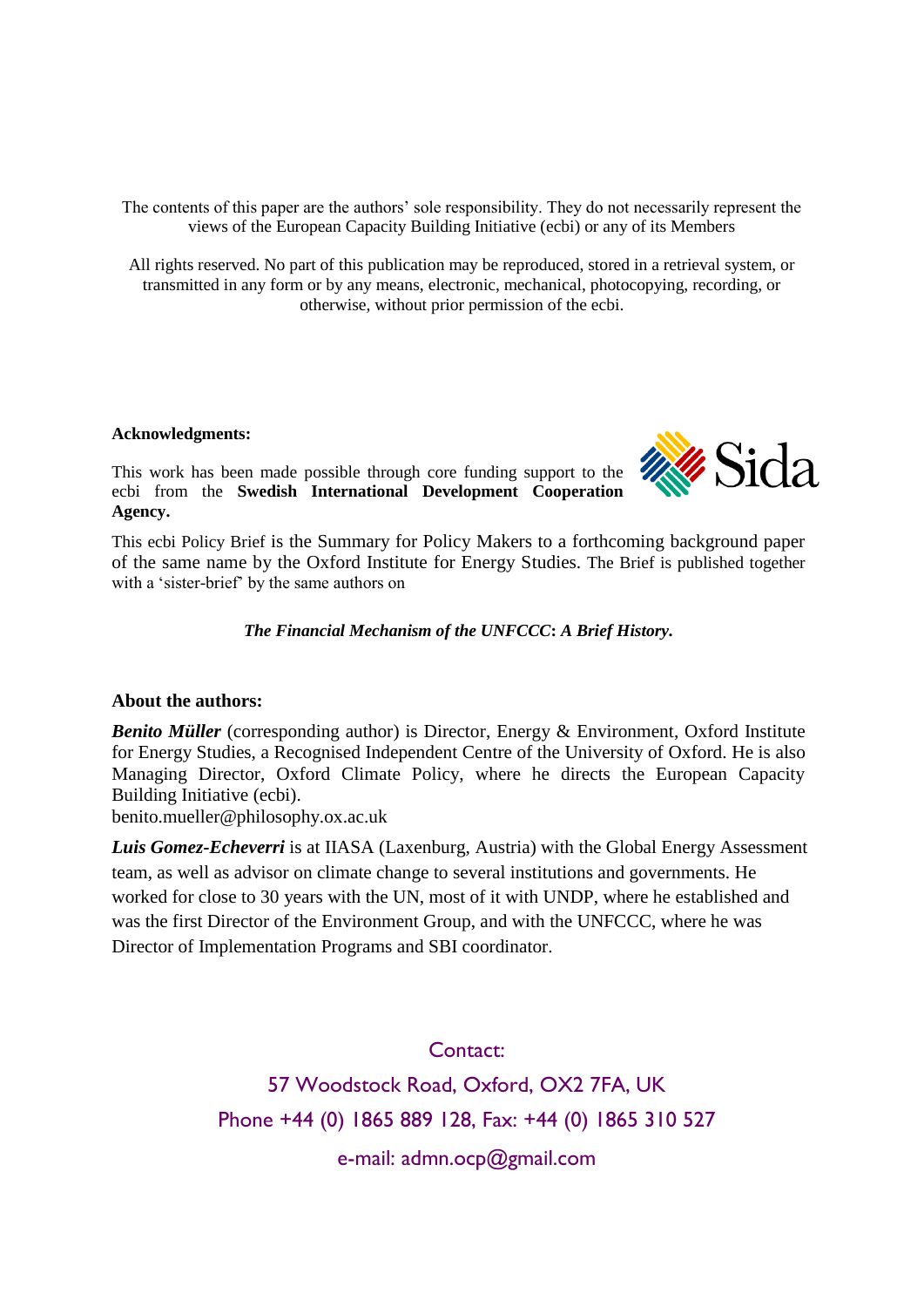# **Introduction**

The consensus for action to address climate change is based on the principle of common but differentiated responsibilities and on the obligations and commitments spelled out in Article 4 of the United Nations Framework Convention on Climate change (UNFCCC). One of the main features of this Article is the commitment of developed countries to support developing country efforts. Coming to an agreement on how to address this obligation is generally considered one of the pillars for success in Copenhagen later this year. A well designed and well functioning Financial Mechanism that can facilitate funding and create incentives for new and additional resources in a transparent, accountable, efficient, and effective manner is also considered essential.

As the UNFCCC publication *The First Ten Years* points out, developed countries have many years ago 'agreed that they would need to support the efforts of developing countries, but they argued against establishing a new financial mechanism believing that the Global Environment Facility, established in 1991, could serve the purpose'. In the build-up to Bali and beyond, it has become self-evident that scale of funding and the current operational arrangements are inadequate and that the Financial Mechanism is in need of major reform.

The following is an attempt to develop an institutional architecture and governance structure for a Reformed Financial Mechanism (RFM) under the UN Framework Convention on Climate Change (UNFCCC) that addresses the main concerns of Parties as articulated in their submissions to the UNFCCC and as compiled in the 'Assembly Document' of the AWG-LCA and other documents since the launch of the Bali Action Plan. The focus on this proposal is on governance – 'who decides what.' It does not address the issue of 'burden-sharing' – who pays how much, nor 'eligibility' – who gets how much.

# A. Institutional Architecture

 $\overline{a}$ 

There are three general functions that need to be carried out to ensure a well functioning and generally acceptable financing regime: *revenue raising, revenue disbursement,* and *oversight.* To carry them out, two types of decisions are required, namely *operational* – those involved with issues such as resource mobilization, disbursement or supervisory activities, and *normative* – those concerned with architecture governance, or (operational) principles. Another characterization that is applied in the context of such decisions is whether they are *political*: that is, whether they are taken by (representatives of) the relevant political actors, in this case the Parties to the Convention.

The key question is how to combine these two categorizations. Should all decisions be political, or should they all be non-political, or should 'normative' be identified with 'political' and 'operational' with 'non-political'? Are there precedents for any of the three simple models? One system being used in many national contexts separates the legislative and the executive/administrative branches, with the former taking political decisions, most of which are normative, and their latter mostly operational ones, some of which are political.

The institutional architecture of the RFM is based on a fundamental distinction between the Conference of the Parties (COP) as 'legislative branch', and an executive *Administration* headed by an *Executive Board* ('Board') *under the authority of the COP*. A number of other entities – such as an RFM *Trustee,* a *Board of Auditors* and national *Climate Change Funds* − are used to outsource some of the RFM activities.

As concerns the separation of powers between the COP and the RFM Administration, it will be critical to be as clear as possible about the respective decision-making spheres and responsibilities. This will apply in particular to the fact that, following the example of the Adaptation Fund, the RFM (Board) is to be under the authority of the COP (Fig. 1): What exactly does this authority entail?

<sup>&</sup>lt;sup>1</sup> The choice of nomenclature for the different institutions in the proposed reform of the architecture of the Financial Mechanism proposed here is only indicative and it is their function and not their name which is of importance in this context.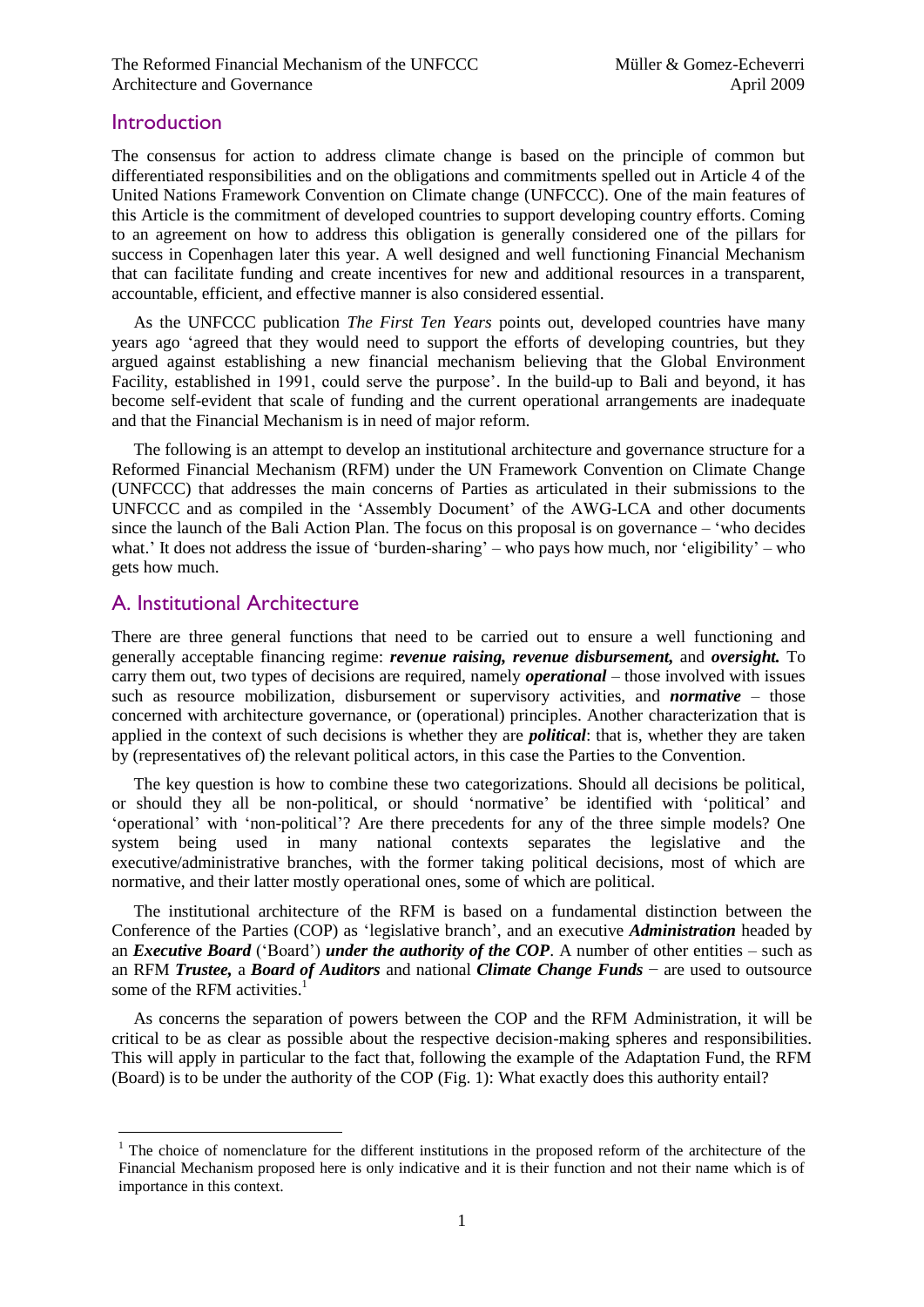

**Figure 1. Institutional Architecture of the Reformed UNFCCC Financial Mechanism (RFM)**

The RFM Administration is divided into two components: The Board, and a subordinate *Secretariat*, itself composed of thematic *Assessment Units* and a unit to provide *Secretarial Support*. The division between the Board and subordinate Assessment Units is designed to draw an institutional boundary for political decision-making in the RFM Administration. This is done by confining political decision-making to the Board and by limiting the thematic Assessments Units to operational/technical administrative decisions.

# B. Governance

By 'governance' (of the RFM) we mean the system of decisions that have to be taken to operationalize and operate the financial flows to be managed through the RFM. In short, it is concerned with the question of 'who takes which (type of) decision' on *revenue*, *disbursement* and *oversight*.

## **B.1. REVENUE**

The revenue regime deals with decisions of who is to pay how much, and under what modalities. They are under the sole remit of the COP, which is why they are not within the scope of this proposal.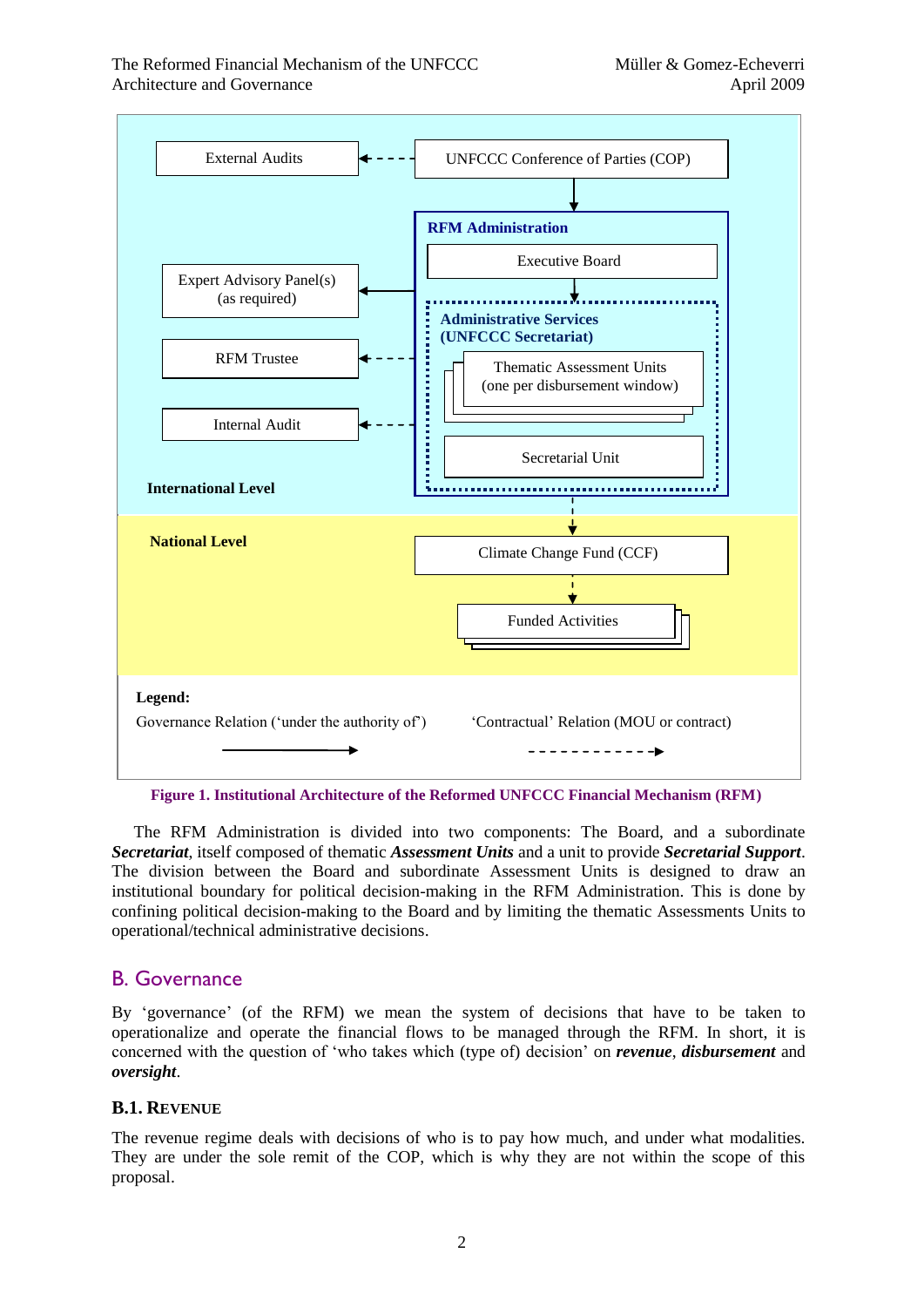## **B.2. DISBURSEMENT**

## *B.2.1. ASSESSING COUNTRY NEEDS*

The disbursement regime – the system of decisions that have to be taken to operationalize and operate spending under the RFM – involves decisions mainly related to three categories: *design* decisions, normally 'normative', related to spending categories, and under the remit of the COP; *funding* decisions on what particular activities are to be funded 'on the ground'; and *budgeting*, where the main task is to implement the strategic direction of the COP for assessing country needs in the different disbursement windows on the basis of country *Climate Change Strategies*. These thematic country needs assessments are the basis for thematic budget proposals to be approved by the COP.

## *B.2.2. THE MRV REGIME*

It is assumed that financial MRV support would be counted as *contributions towards commitments* by Parties obligated to undertake them, which is why there is a need for an MRV Registry system, made up of a Central Registry with subordinate National Registries. Given the sensitive nature of the data, these National Registries are best housed in the national *Climate Change Funds*, with the RFM Administration compiling the Central Registry, on the basis of information provided by the National Registries. The Board is responsible for the monitoring and oversight of the National Registries. But it is the responsibility of the CCFs to calculate the relevant MRV figures on the basis of criteria agreed by the COP of what is to be measured, monitored and verified.

## **B.3. OVERSIGHT AND OUTREACH**

In light of the significant sums of money that are expected to be channelled through the RFM, generally accepted oversight and outreach procedures are crucial for the credibility and acceptability of the RFM as a whole. As in the case of most, if not all international institutional arrangements, the oversight is to include an *internal* and an *external component*, involving a number of different oversight activities such as *financial, compliance* and *performance audits<sup>2</sup>* as well as *technical evaluations* and *monitoring*. Apart from this, there is to be an independent complaints procedure and an outreach and consultation process to enable stakeholders to provide direct input and feedback to the Executive Board.

## *B.3.1. INTERNAL OVERSIGHT*

The Executive Board is responsible to the COP for the internal oversight of RFM activities (Board, Secretariat), covering:

- (i) *internal audits*, to be carried out by the *UN Office for Internal Oversight Services* (OIOS),<sup>3</sup> and
- (ii) *monitoring* and (technical) *evaluations* of the internal RFM activities, to be carried out by the RFM Secretariat.

## *B.3.2. EXTERNAL OVERSIGHT*

 $\overline{a}$ 

The COP is responsible for the external auditing of the RFM. As for all UN funds and programmes, this task is to be carried out by the *UN Board of Auditors*. The remit of the external audits will cover financial, compliance and performance audits of the RFM Administration as well spot checks of activities which are sub-contracted by the RFM. RFM contractors (such as the RFM Trustee, and the national Climate Change Funds) shall be contractually obliged

- (i) to have their RFM-funded activities externally audited − by the relevant national Supreme Audit Institutions ('national audit offices') in the case of the CCFs  $-$  in accordance with guidelines set up by the UN Board of Auditors and approved by the COP; and
- (ii) to grant the right of spot check access to either the external auditor of the RFM (UN BOA), or to a mutually acceptable third party. 4

 $2$  Given that RFM is to be established as a UN fund (4.2.1), audits (external and internal) are to be carried out by the relevant UN bodies, i.e. UN Board of Auditors (external audits), and UN OIOS (internal audits). <sup>3</sup> www.un.org/depts/oios/

<sup>&</sup>lt;sup>4</sup> This follows the example of UNDP, which uses the 'national execution' modality for many of its projects around the world, and in which the practice is to agree with the government on a mutually acceptable third party audit institution to undertake regular certified audits.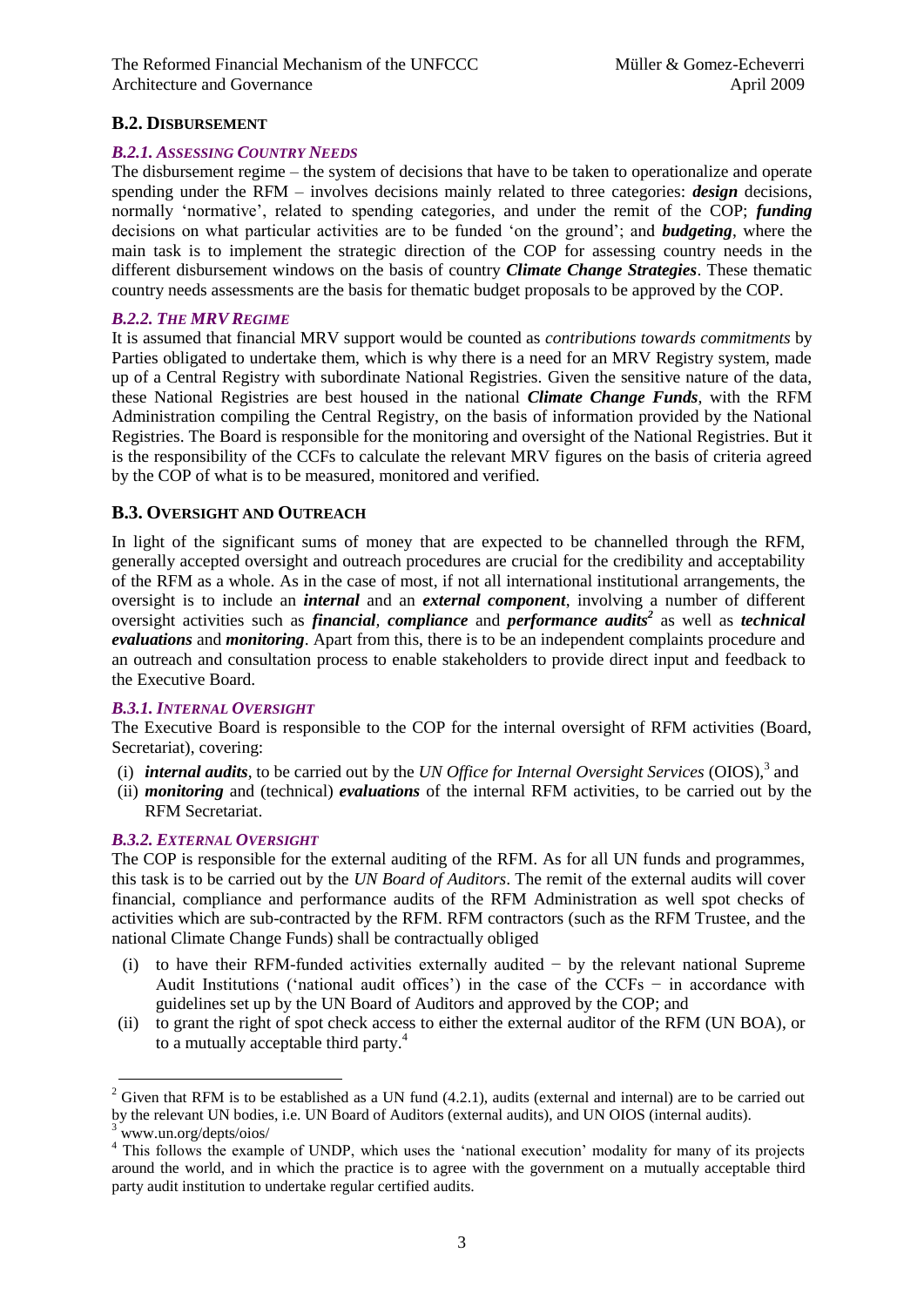## *B.3.3. OUTREACH AND COMPLAINTS*

Outreach activities and complaints procedures are to ensure that

- (i) inputs by stakeholders are periodically provided to the Board and the COP, for example through regional sessions of a *Consultative Forum*, and that
- (ii) complaints of 'malpractice' come to the attention of the COP.

The RFM Secretariat is to organize the outreach activities of the RFM. The complaints procedure could be managed by a dedicated unit at the Secretariat, or by an independent body such as the UN Ombudsman.<sup>5</sup>

# C. Institutions

## **C.1. EXECUTIVE BOARD**

The Executive Board ('the Board') under the authority of the COP is to be established as a legal entity under the UN system of funds and programmes. It is accountable to the COP for the operations of the RFM. Among the tasks to be undertaken are:

- (i) operationalizing the guidance and direction of the COP;
- (ii) setting guidelines (subject to COP approval) for the assessment of funding needs in the different thematic disbursement windows;
- (iii) setting guidelines (subject to COP approval), overseeing the implementation of the MRVs at the national level and overseeing the MRV registries;
- (iv) internal oversight, and facilitating outreach consultations with stakeholders.

## *C.1.1. COMPOSITION*

The Executive Board, co-chaired by one developed and one developing country member, has a composition that ensures that the key interest groups and Parties have a voice in the direct political oversight of the RFM.

- *Full members:* The Board is to have 26 full (voting) members, representing the following  $\bullet$ constituencies: Major economies: 13 (G5: China, Brazil, India, Mexico, and South Africa and G8: Canada, France, Germany, Italy, Japan, Russia, United Kingdom, United States); most vulnerable countries: 6 (among which 2 LDCs and 2 SIDS); EIT: 2; and Regional Groups: 5 (one per region).
- *Non-voting members:* Non-voting members are there to facilitate direct input to Board  $\bullet$ discussions and represent the following (non-political) interests: thematic assessment units (one representative for each unit); secretarial services: 1 (Head of Secretariat, *ex officio*); RFM Trustee: 1 (Head of the Trustee RFM unit, *ex officio*); and CSOs: 4 (1 per relevant region,). Depending on the number of Assessment Units, there would be at least 7 non-voting members.

## *C.1.2. MEMBER SELECTION*

In order to assure transparency, full members shall be *elected* to the Board. The COP will approve a general candidate *competence profile* to assure the Board has the competence to run the RFM Administration on its behalf. Each constituency nominates at least two eligible candidates for each of their seats and puts them forward as constituency candidate lists. The constituency representatives are *elected by the whole COP* from the relevant constituency candidates.

Non-voting members are either appointed *ex officio*, or − in the case of CSO representatives − elected by the CSO representatives on the national CCFs.

## *C.1.3. DECISION-MAKING*

The model chosen is that of *personal representation*: Board members are on the Board in their personal capacity as decision makers. While representing the interests of their constituencies, they are (i) entitled to take decisions on their behalf, and they (ii) have ultimate *collective responsibility to the COP*.

 $\overline{a}$ 

<sup>5</sup> http://www.un.org/ombudsman/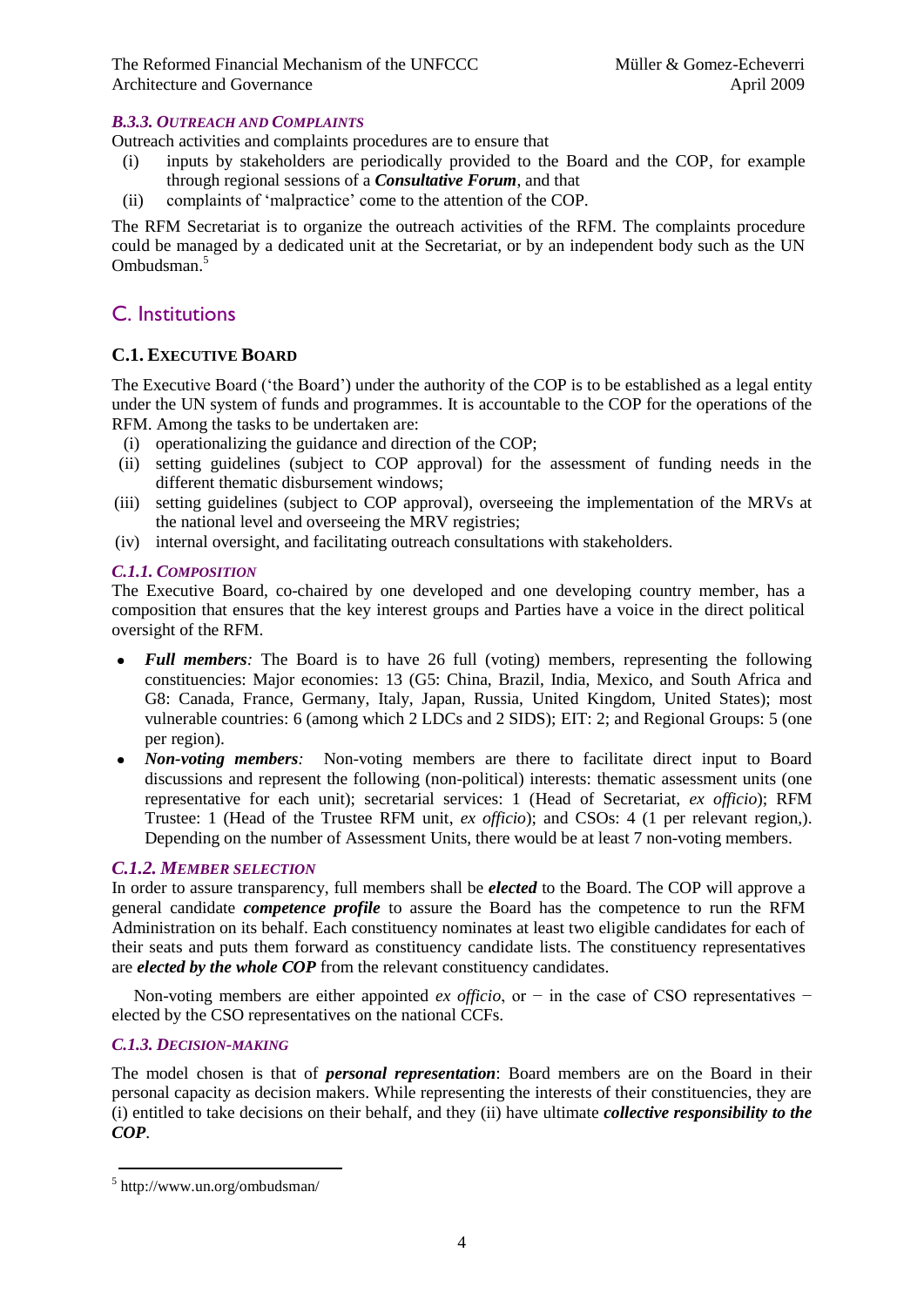Decision-making on the Board must be beyond reproach in order to generate the necessary acceptability not only among the political stakeholders but far beyond, which is has to be fair and transparent

- *Fairness.* Decisions can be taken by consensus. However, there has to be the option to cast a  $\bullet$ vote, on a *one-member-one-vote basis*, as a matter of course and not only of last resort.
- *Transparency* can be enhanced by keeping the proceedings of the Board open (except in very  $\bullet$ exceptional circumstances), and by webcasting them, as has been the practice in the Adaptation Fund Board.

# **C.2. SUPPORT SERVICES**

The work of the Board is to be supported by a number of services:

- (i) to help put together thematic spending budget requests for the COP (thematic Assessment Units) based on country Climate Change Strategies,
- (ii) to provide advice if required (Expert Advisory Panels),
- (iii) to keep the revenue in trust (RFM Trustee),
- (iv) to carry out external and internal oversight (UN Board of Auditors, UN Office of Internal Oversight Services), and
- (v) to provide logistical secretarial services (Secretarial Unit).

## *C.2.1. SECRETARIAT* − *THEMATIC ASSESSMENT AND SECRETARIAL SERVICES*

The Board shall be assisted by a Secretariat of professional staff appointed by the Board. The *RFM Secretariat* is to be operated as a self-financing division by the *UNFCCC Secretariat*, in conformity with Article 11.1 of the UNFCCC.

- *Thematic Assessment Units.* There will be a number of different thematic disbursement  $\bullet$ windows under the RFM. CCFs will be given guidance by the COP on how to present disbursement needs on the basis of country Climate Change Strategies.
- *Other Secretariat Services.* Apart from providing the usual *secretarial support* for the Board  $\bullet$ and other bodies involved in the RFM Administration, the Secretarial Unit will
	- o carry out the required *central management/coordination of the MRV system*;
	- o carry out *internal monitoring* and *evaluations*;
	- o manage *complaints* (unless otherwise decided);
	- o and organize the *RFM Consultative Forum* which will be designed to provide the opportunity for relevant stakeholders to engage with one another regularly at (sub-) regional meetings, with a view to formulate positions on issues of mutual interests and to elect the designated representation to the Board.

## *C.2.2. EXPERT ADVISORY PANELS*

The Board is to have the right to convene Expert Advisory Panels, either standing or on an ad hoc basis. The role of these Panels is to give expert advice to the Board on any issue the Board chooses.

## *C.2.3. TRUSTEESHIP*

The role of RFM trustee, to be *appointed on the basis of an open tender* and reviewed every five years, is standard.

# D. Climate Change Funds: National Climate Change Decision and Funding Hubs

The key advantage of having national funding and decision-making hubs is that,

- (i) following the subsidiarity principle, it provides in-country *direct access* to funding and relieves the international bodies, in particular the RFM Administration, of an otherwise unmanageable number of operational decisions, not only with regards to activity approval, but also to monitoring and fiduciary accountability,
- (ii) it enables a degree of RFM *oversight* which might be difficult to achieve under a decentralised model, and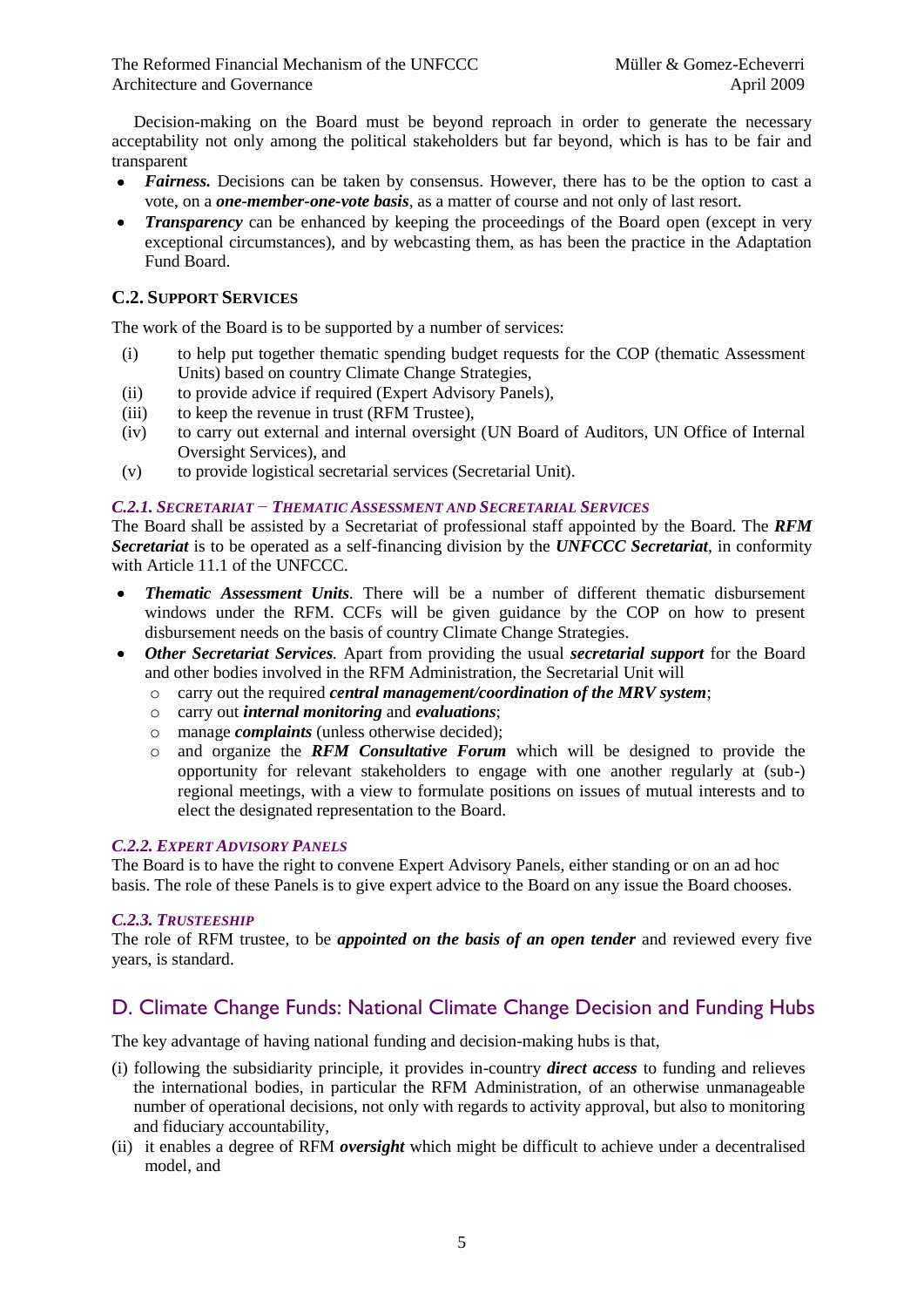- (iii) it enables the harnessing of *synergies*, say by funding cross-thematic (e.g. mitigation and adaptation) activities,
- (iv) it leaves the option for both *off-budget* and *on-budget* ('budget support') funding streams.

Given the diversity in national circumstances among the eligible recipient countries, both in size and institutional capacity − there clearly needs to be a *degree of flexibility* in designing these CCFs. Thus there may have to be room – particularly in the case of  $SIDS -$  for multi-national ('regional') CCFs, as well as for sub-national ('provincial') branch-funds, in the case of very large recipients.<sup>6</sup>

While there is a need for flexibility, there are also certain *core requirements* to achieving the overarching aim of broadest-based *in-country* acceptance of funding through these national funding hubs. As in the case of the RFM, the architecture of the CCFs has to ensure *equitable*, *efficient* and *effective* use of the funding. Moreover the CCF governance must be *fair* and *transparen*t. In particular, it has to ensure that

- (v) there is proper representation in the decision-making process (including the domestic recipients of the funding), $\frac{7}{2}$
- (vi) everyone who is entitled to receive (restitution) payments will receive them.

#### **D.1. THE DESIGN FRAMEWORK**

The COP and the Board decide what minimum design and other conditions will have to be attached for receiving funds under the different disbursement windows. The following is an indicative (not exhaustive) list of such conditions:

*D.1.1. GOVERNANCE* The governance of CCFs must be transparent and inclusive, with representation of all relevant stakeholder interests with decision-making.

*D.1.2. FUNCTIONS* In addition to assessing, monitoring, and evaluating in-country funding activities, the CCFs will also be in charge of the relevant national MRV Registries and responsible for submitting information to the central MRV registry.

*D.1.3. OVERSIGHT* The external oversight is principally to be carried out by the relevant national Supreme Audit Institutions ('National Audit Offices'), following COP approved guidance by the UN Board of Auditors, which will have to be given the right of access to carry out/arrange third party spot checks.

*D.1.4. OUTREACH* CCFs are to have regular opportunity to exchange experiences at least at the regional level. This is to be facilitated through the RFM Consultative Forum.

#### **D.2. DESIGN OPTIONS**

 $\overline{a}$ 

There are a number of options for the overall operation of the RFM financing regime, which may not be suitable to all national circumstances, at least initially. However, given sufficient capacity building by United Nations agencies and other entities, they should become requirements.

*D.2.1. MULTIPLE REVENUE SOURCES* Although the majority of revenue in the CCFs should be from the RFM, the option of other contributing sources (private sector, foundations, bilateral, even host country governments) should be left open.

*D.2.2. OFF-BUDGET TRUST FUND* The format of an off-budget trust fund for the CCFs would enable the host governments to earmark the relevant funding without compromising fiscal principles, and it may be easier to grant the UN Board of Auditors the required right of access.

*D.2.3. PUBLIC-PRIVATE PARTNERSHIPS* Private public partnerships are − because of their commercially sensitive nature − at least initially best handled at the national level. This is why the CCFs should be allowed to enter into such activities.

<sup>6</sup> These decisions are left exclusively to the national governments.

<sup>&</sup>lt;sup>7</sup> Indeed, we believe that subsidiarity should also be the guiding principle in the design of the CCFs and their domestic funding regimes.